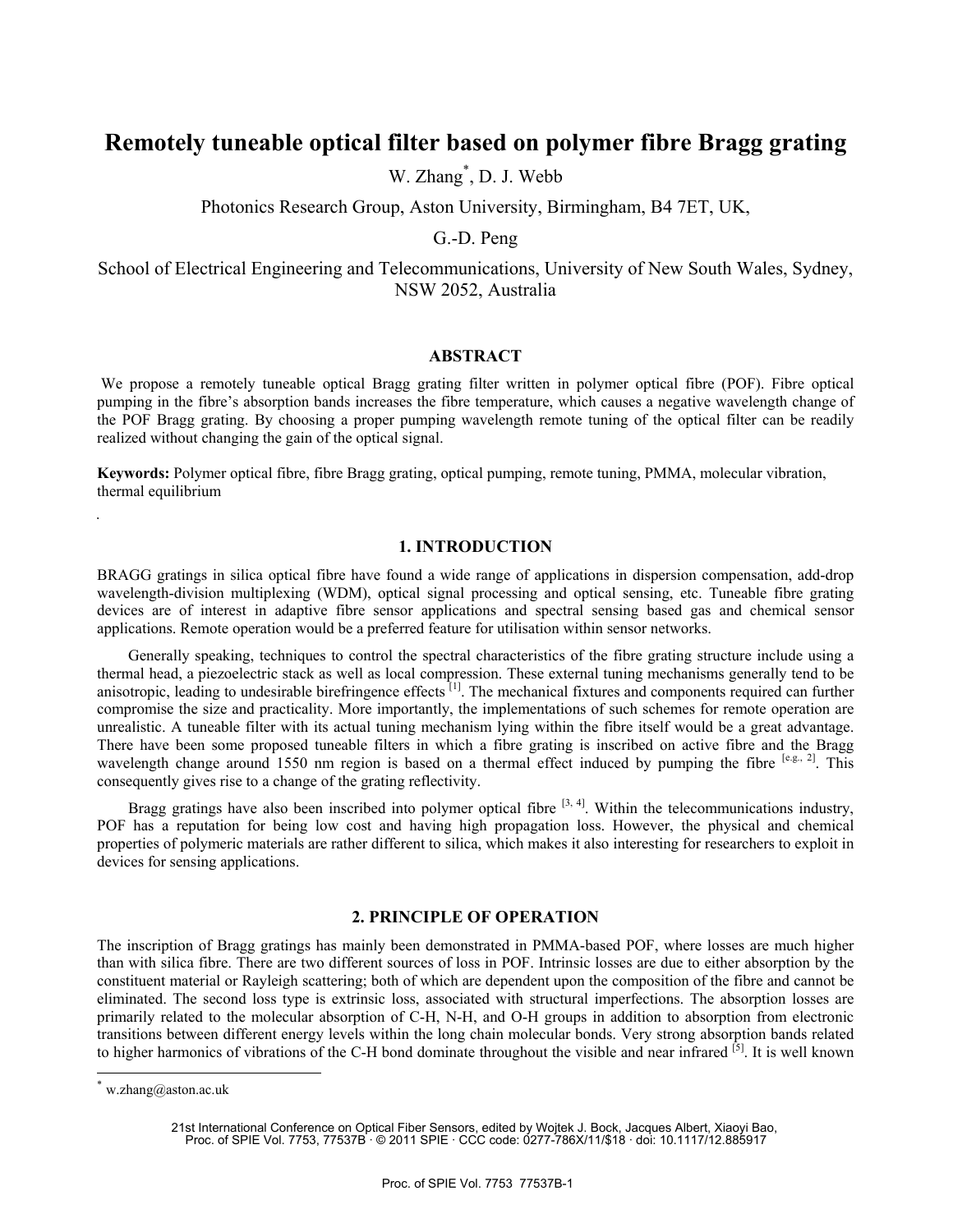that molecular vibration in substances generate heat, which is referred to as the thermal effect of molecular vibration. This means that a large part of the absorption of optical energy in those spectral bands will convert into thermal energy and can be used to modulate the refractive index of the fibre. Based on this feature the characteristic wavelength of a Bragg grating written in this type of fibre can be tuned by using an additional optical pump source within those bands.

### **3. EXPERIMENT AND DISCUSSION**

The operation and measurement set-up of the proposed filter is as shown in Fig. 1. The POF grating was fabricated by illuminating from above a phase mask of period 1.057 μm placed on top of PMMA based single-mode POF using 325 nm light from a HeCd laser, which produced a Bragg wavelength of about 1569 nm. The grating was then attached to a single mode silica fibre down-lead using UV curable glue. As mentioned before, for PMMA there are many absorption bands in the region of the visible and near infrared. To take advantage of commercial optical fibre products and achieve low loss remote operation, a pump laser at 1480 nm was used to induce the thermal effect in the POF grating. The reflection of the POF grating was monitored by using an IBSEN I-MON 400 wavelength interrogation system. Since the wavelength of the pump laser was located far away from the grating wavelength, the pump laser power will not affect the strength of grating reflection.



Fig. 1: Setup for measuring the device

The POF grating reflection spectrum was captured before turning on the pump laser, as shown in Fig. 2. With increasing pump laser power, the characteristic wavelength of the grating shifts towards the shorter wavelength side. Note that the temperature sensitivity of the POF grating shows the opposite sign to silica grating. This is because PMMA has a negative thermo-optic coefficient [6] which dominates the thermal expansion of the fibre. For the POF grating used here the temperature sensitivity is around -55 pm/°C. For pump current below 30 mW, the induced wavelength change is insignificant. As the pump current increases beyond 30 mA the pump laser starts lasing and the peak wavelength shifts proportionately with increasing pump power. In Fig. 2 is also shown the captured spectrum of the grating shortly after the pump current was set to 150 mA. The wavelength change induced by the pumping is 0.315 nm.



Fig. 2: Captured grating spectra

By varying pump current one can establish the relation between pump power and the induced wavelength change of the POF grating. The pump laser was set to different currents while the I-MON 400 was tracking the wavelength change of the grating. An example of the wavelength change of the grating with different pump currents is shown in Fig. 3, in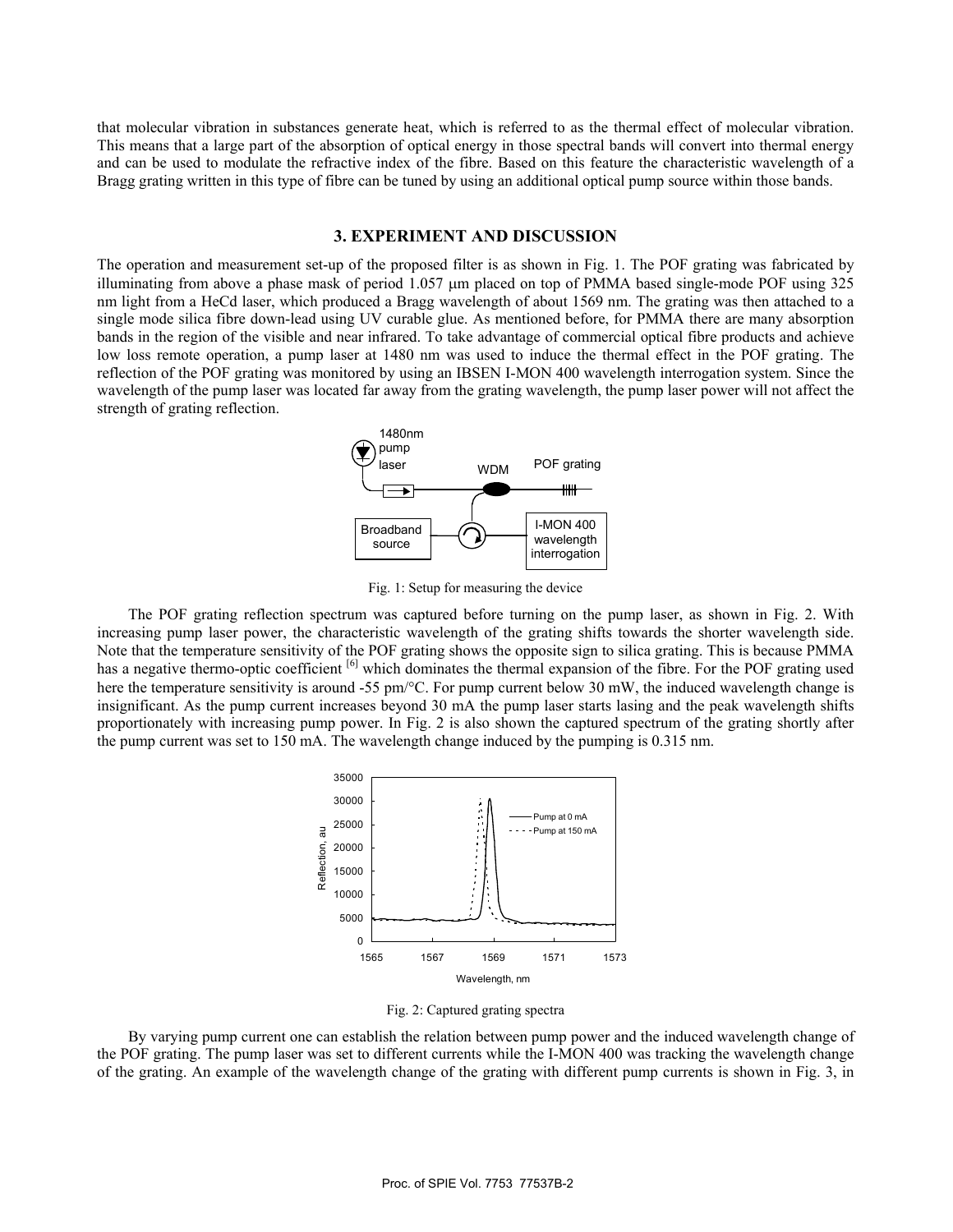which the pump laser was turned on at 50 mA, 100 mA and 150 mA. It can be noticed that the wavelength change of the grating initially responds to the change of the pump power quickly. However, it takes a certain time for the system to reach the thermal equilibrium. As may be seen in Fig. 3 for the case of a pump current of 150 mA, the grating wavelength has not stabilised 10 minutes after the pump laser is turned on. Therefore the wavelength change of 0.315 nm shown in Fig. 2 is an underestimated value for the pump current of 150 mA.



Fig. 3: Wavelength change for varying pump current

A full cycle of the wavelength change as pump current varied from 0 mA to 180 mA to 0 mA, was observed in the experiment, the captured wavelength change being shown in Fig. 4. As the laser turned on the wavelength of the POF grating initially drops quickly but it takes about 50 minutes to reach thermal equilibrium at this pump current. The wavelength change induced can be recalculated from the figure. It shows a change of 0.5 nm due to the thermal effect induced by the pump laser at 180 mA.

One can also notice from Fig. 4 that the times taken for the POF grating to reach thermal equilibrium for pumping current up and down are different. When the pump laser is turned off (from 180 mA to 0 mA), the POF grating takes longer time to reach the equilibrium. This is because in PMMA based optical fibre the wavelength change is influenced by water content existing in the fibre. When the temperature increases, the water desorbs from the PMMA, while when the temperature decreases, the fibre adsorbs water. In PMMA the desorption process is faster than the adsorption process  $[7]$ . When pump current increases and consequently the temperature in the fibre increases, water is driven out of fibre, leading to a reduction of refractive index in fibre; when pump current decreases, a temperature reduction happens, water is adsorbed leading to a larger refractive index in fibre. A reduced fibre diameter could reduce the equilibrium time for both desorption and adsorption processes. From Fig. 4 one can also notice that the POF grating wavelength goes back to its initial value after the pump laser is turned off. It proves there is no hysteresis for this proposed tuning technique.



Fig. 4: Full cycle of wavelength change for pump current of 180 mA